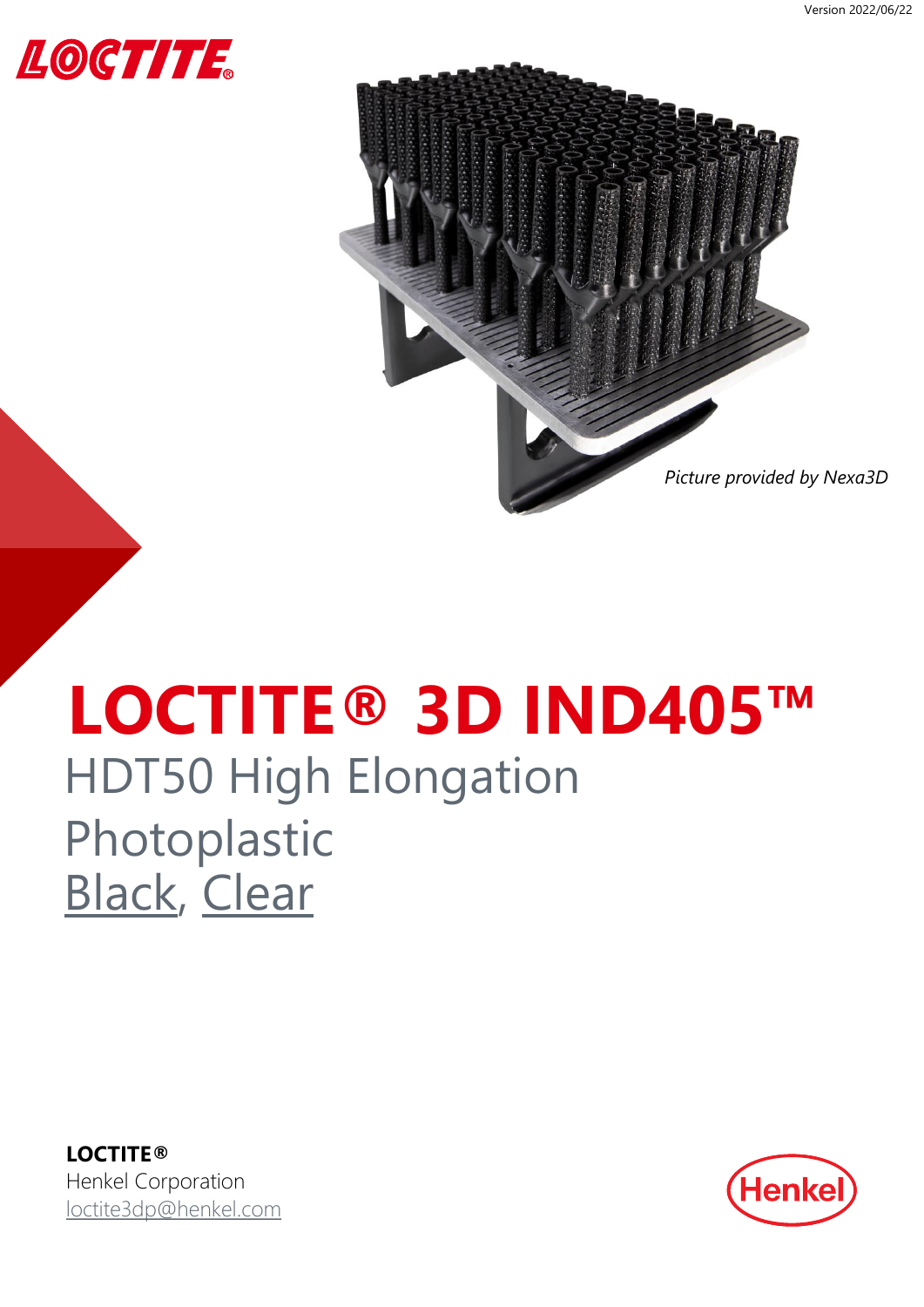<span id="page-1-0"></span>



### **LOCTITE 3D IND405TM**

LOCTITE 3D IND405 is a rigid, high-strength, high elongation engineering material with outstanding impact resistance and excellent surface finish properties.

This stiff and durable high-performance material is ideal for a wide variety of tools in the production floor, including manufacturing aids and final parts such as housings and consumer goods applications.

Parts can be printed with various DLP printers and machined, tapped, or polished for final finish.

### **Benefits:**

- High impact resistance with high elongation
- Easy to print (one-part material)
- Tough and Durable
- The toughest clear resin (only applicable for clear material)
- **Functional Prototyping**

### **Ideal for:**

- Clear prototypes (clear version)
- Fluid routing & consumer goods prototypes
- Manufacturing aids/tools
- **Housings**

**Markets:**





**Industry Consumer Goods**



*\*Values shown are linked to LOCTITE IND405 Clear as reference, please refer to the specific mechanical properties for each of the colors shown in this document*

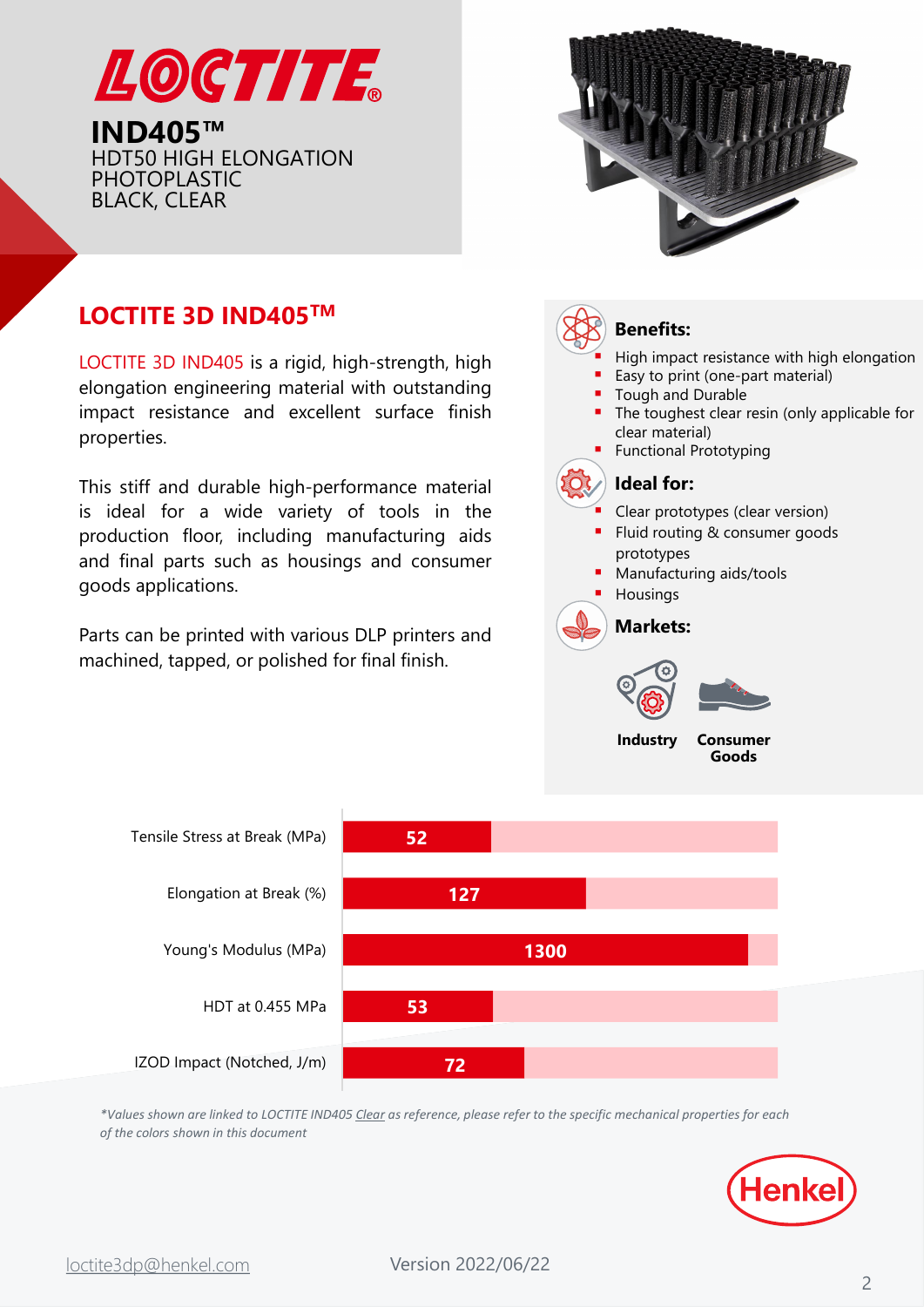



### **MECHANICAL PROPERTIES**

| <b>Mechanical Properties</b>              | <b>Measure</b>        | <b>Method</b> | <b>Green</b>             | <b>Post Processed</b>         |
|-------------------------------------------|-----------------------|---------------|--------------------------|-------------------------------|
| Tensile Stress at Yield                   | MPa                   | ASTM D638     | $25 + 1$ <sup>[1]</sup>  | 44 $\pm$ 1 <sup>[2]</sup>     |
| <b>Tensile Stress at Break</b>            | <b>MPa</b>            | ASTM D638     | $24 \pm 1^{[1]}$         | $45 \pm 2$ [2]                |
| <b>Tensile Modulus</b>                    | <b>MPa</b>            | ASTM D638     | $897 \pm 20$ [1]         | $1,434 \pm 80$ <sup>[2]</sup> |
| <b>Elongation at Break</b>                | %                     | ASTM D638     | $89 \pm 9$ [1]           | $101 \pm 11$ <sup>[2]</sup>   |
| <b>Other Properties</b>                   |                       |               |                          |                               |
| HDT at 0.455 MPa                          | °C                    | ASTM D648     |                          | 52.8 [3]                      |
| IZOD Impact (Notched)                     | J/m                   | ASTM D256     | $\overline{\phantom{a}}$ | $51 + 4^{[4]}$                |
| Water Absorption (24hr)                   | %                     | Internal      |                          | $1^{[5]}$                     |
| Shore Hardness (0s, 3s)                   | D                     | ASTM D648     | $\overline{\phantom{a}}$ | 80, 76 [6]                    |
| Solid Density                             | q/cm <sup>3</sup>     | ASTM D1475    | $1.116$ <sup>[7]</sup>   | $1.121$ [7]                   |
| CTE (-30 $^{\circ}$ C to 45 $^{\circ}$ C) | $(\mu m/m)/^{\circ}C$ | ASTM E831     | $\overline{\phantom{a}}$ | 98.47[9]                      |

| <b>Liquid Properties</b>                      | <b>Measure</b>    | Method     | <b>Value</b>                   |
|-----------------------------------------------|-------------------|------------|--------------------------------|
| Viscosity at $25^{\circ}$ C (77 $^{\circ}$ F) | CP.               | ASTMD7867  | $2,200 - 2,400$ <sup>[8]</sup> |
| Liquid Density                                | q/cm <sup>3</sup> | ASTM D1475 | $1.046$ <sup>[7]</sup>         |

"All specimen are printed unless otherwise noted. All specimen were conditioned in ambient lab conditions at 19-23C / 40-60% RH for at least 24 hours." ASTM Methods: D638<br>Type IV, 50mm/min, D790-B, 2mm/min, D256 Notched IZ

**Internal Data Sources:**<br>[1] FOR19614, [2] FOR18201, [3] FOR18828, [4] FOR18611, [5] FOR18206, [6] FOR18207, [7] FOR18208, [8] FOR48490, [9] FOR76890

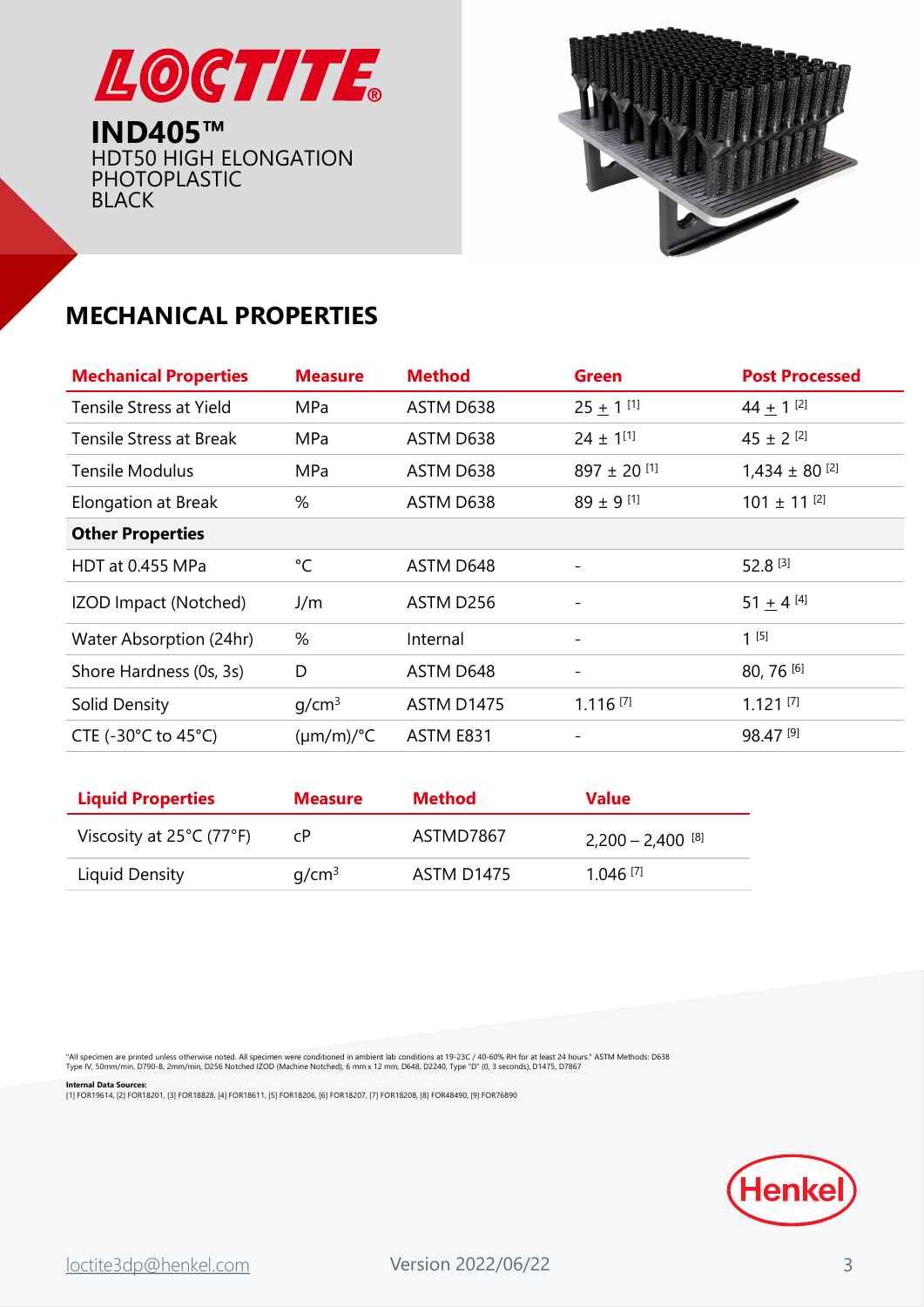



### **ELECTRICAL PROPERTIES**

| <b>Electrical Properties</b>                                  | <b>Measure</b> | <b>Method</b>         | Green                    | <b>Post Processed</b>       |
|---------------------------------------------------------------|----------------|-----------------------|--------------------------|-----------------------------|
| <b>Volume Resistivity</b>                                     | $\Omega$ ·cm   | ASTM D257             | $\overline{\phantom{0}}$ | $2.75E + 15$ <sup>[1]</sup> |
| Surface Resistivity                                           | Ω              | ASTM D257             |                          | $7.79E + 15$ <sup>[1]</sup> |
| Dielectric Strength                                           | kV/mm          | ASTM D149             |                          | 24.9 [2]                    |
| AC Relative Permittivity (Dielectric Constant) <sup>[3]</sup> |                |                       |                          |                             |
| at 50 Hz (XY)                                                 | none           | ASTM D <sub>150</sub> |                          | 4.7                         |
| at $1$ kHz $(XY)$                                             | none           | ASTM D150             |                          | 4.2                         |
| at $1$ MHz $(XY)$                                             | none           | ASTM D150             |                          | 3.6                         |
| AC Loss Characteristic (Dissipation Factor) <sup>[3]</sup>    |                |                       |                          |                             |
| at 50 Hz (XY)                                                 | none           | ASTM D150             |                          | 0.017                       |
| at $1$ kHz $(XY)$                                             | none           | ASTM D150             |                          | 0.014                       |
| at $1$ MHz $(XY)$                                             | none           | ASTM D150             |                          | 0.150                       |
|                                                               |                |                       |                          |                             |

**Internal Data Sources:** [1] FOR106272 [2] FOR106273 [3] FOR106274

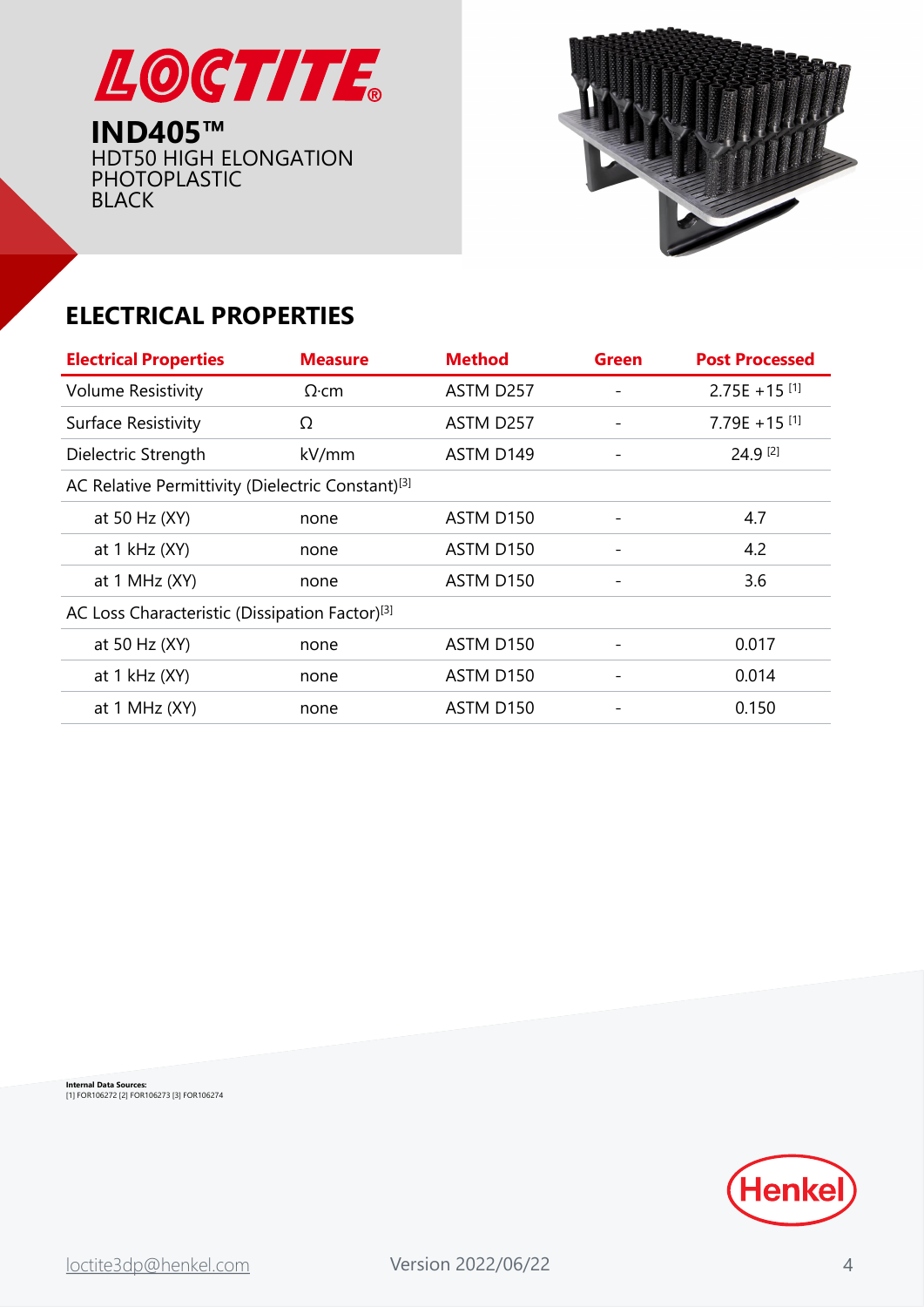



### **WORKFLOW**

Validated workflows need to be followed to achieve properties as provided in the TDS. Examples of validated workflow steps are listed below. Users should defer to the most current workflow information for best results which can be found at <https://www.loctiteam.com/printer-validation-settings>

### **PRINTER SETTINGS**

LOCTITE 3D IND405 Black is formulated to print optimally on industrial DLP printer. Read the safety data sheet carefully to get details about health and safety instructions.

- **•** Shake resin bottle well before usage
- Temperature: 20°C to 35°C
- **·** Intensity:  $3 \text{ mW/cm}^2$  to  $7 \text{ mW/cm}^2$

#### **Exposure time for an intensity of 5 mW/cm²**

| Layer Thickness (µm):     | 25 | 50  | 100 | Ec $(mJ/cm2)$ |      |
|---------------------------|----|-----|-----|---------------|------|
| First layer time (s)      |    | 25. | 45  | $Dp$ (mm):    | 0.14 |
| Burn in region (s):       |    |     | 30  |               |      |
| Model Layer Exposure (s): |    |     |     |               |      |

### **POST PROCESSING**

LOCTITE 3D IND405 Black requires post processing to achieve specified properties. Prior to post curing, support structures should be removed from the printed part, and the part should then be washed. Use compressed air to remove residual solvent from the surface of the material between intervals.

| <b>Post Process Step</b> | Aaent | Method            | <b>Duration</b>   | <b>Interval</b> | <b>Additional Info</b> |
|--------------------------|-------|-------------------|-------------------|-----------------|------------------------|
| Cleaning                 | IPA   | Orbital           | $2.5 \text{ min}$ |                 |                        |
| Drv                      | n.a.  | Compressed air    | 10 to 60 s        |                 | Air pressure (30psi)   |
| Wait before post curing  | n.a.  | Ambient condition | $60 \text{ min}$  |                 | Room temperature       |

#### **POST CURING**

LOCTITE 3D IND405 Black requires post curing to achieve specified properties. It is recommended that either an LED or wide spectrum lamp be used to post cure parts.

| <b>UC Curing</b><br><b>Unit</b>  | <b>UV Source</b>                        | <b>Intensity</b>                   | Cure time/<br>side | <b>Additional</b><br><b>Settings (Shelf,</b><br><b>Output Energy)</b> |
|----------------------------------|-----------------------------------------|------------------------------------|--------------------|-----------------------------------------------------------------------|
| Loctite<br><b>UVALOC</b><br>1000 | Mercury Vapor<br>(H-bulb)               | 30 mW/cm <sup>2</sup>              | $10 \text{ min}$   |                                                                       |
| Loctite CL36                     | 405nm LED                               | 80 mW/cm <sup>2</sup> at<br>405 nm | 20 min             | 100% top & side                                                       |
| Uvitron<br>Intelliray<br>600W    | Mercury Arc<br>Bulb (broad<br>spectrum) | 66% Intensity                      | $10 \text{ min}$   |                                                                       |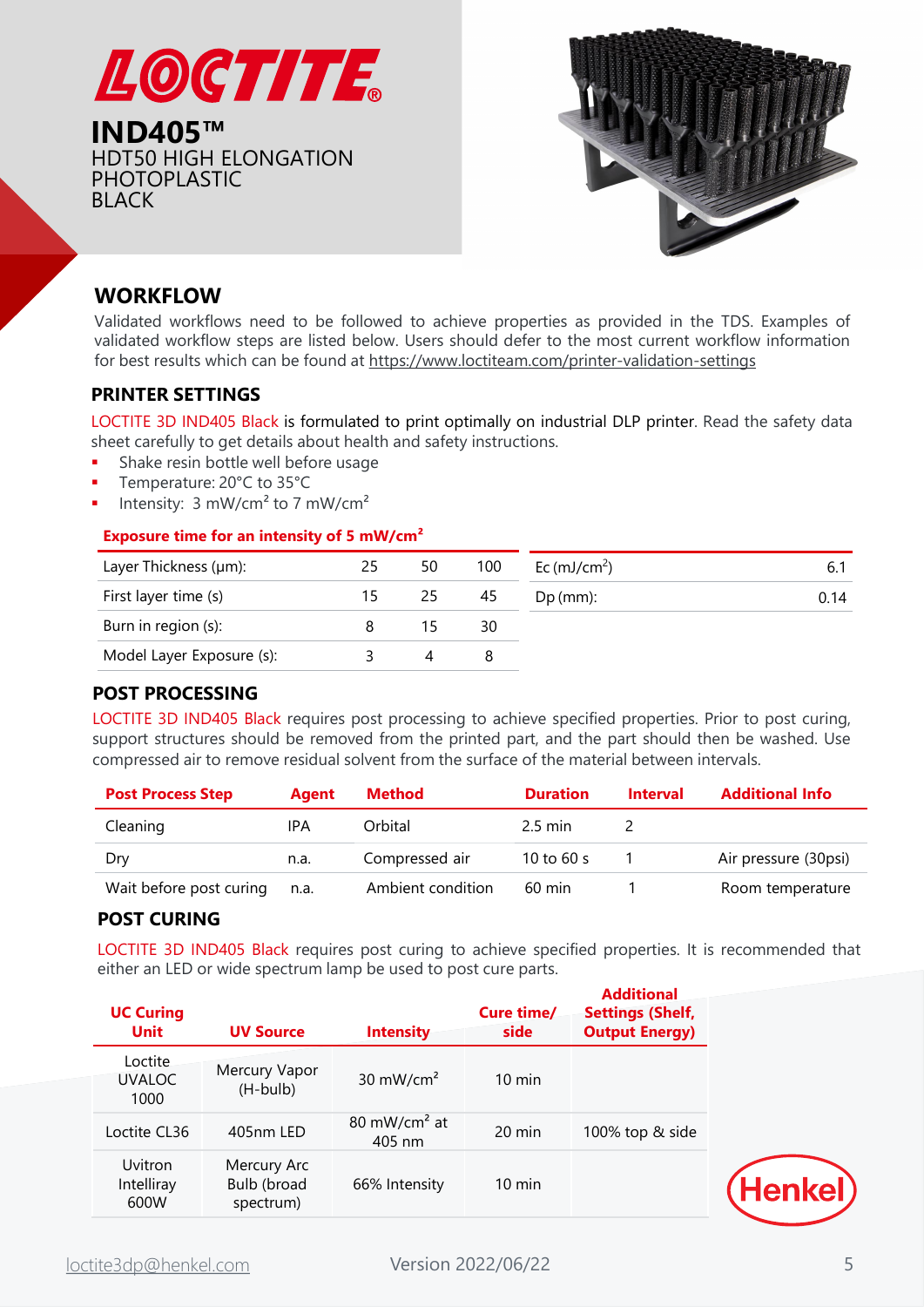<span id="page-5-0"></span>



### **MECHANICAL PROPERTIES**

| <b>Mechanical Properties</b>              | <b>Measure</b>        | <b>Method</b>     | <b>Green</b>                | <b>Post Processed</b>         |
|-------------------------------------------|-----------------------|-------------------|-----------------------------|-------------------------------|
| Tensile Stress at Yield                   | <b>MPa</b>            | ASTM D638         | $23 + 1$ <sup>[1]</sup>     | $39 + 1^{21}$                 |
| <b>Tensile Stress at Break</b>            | MPa                   | ASTM D638         | $35 \pm 3$ [1]              | $52 \pm 3$ [2]                |
| Young's Modulus                           | MPa                   | ASTM D638         | $847 \pm 26$ <sup>[1]</sup> | $1,378 \pm 41$ <sup>[2]</sup> |
| Elongation at Break                       | %                     | ASTM D638         | $166 \pm 14$ [1]            | $127 \pm 6$ <sup>[2]</sup>    |
| <b>Other Properties</b>                   |                       |                   |                             |                               |
| HDT at 0.455 MPa                          | $^{\circ}$ C          | ASTM D648         | $\overline{\phantom{a}}$    | 53 [3]                        |
| <b>IZOD Impact Strength</b><br>(Notched)  | J/m                   | ASTM D256         |                             | 72 $\pm$ 2 <sup>[4]</sup>     |
| Water Absorption (24hr)                   | %                     | Internal          |                             | $2^{[5]}$                     |
| Shore Hardness (0s, 3s)                   | D                     | ASTM D2240        | $\overline{\phantom{a}}$    | 79, 76 [6]                    |
| Solid Density                             | q/cm <sup>3</sup>     | <b>ASTM D1475</b> | $1.126$ <sup>[7]</sup>      | $1.134$ <sup>[7]</sup>        |
| CTE (-30 $^{\circ}$ C to 45 $^{\circ}$ C) | $(\mu m/m)/^{\circ}C$ | ASTM E831         | $\overline{\phantom{a}}$    | 91.14 [11]                    |
| <b>Biocompatibility</b>                   |                       |                   |                             |                               |
| Cytotoxicity                              |                       | ISO10993-5        | $\blacksquare$              | Comply <sup>[9]</sup>         |
| Irritation                                |                       | ISO10993-23*      | $\overline{\phantom{a}}$    | Comply <sup>[10]</sup>        |
|                                           |                       |                   |                             |                               |

| <b>Liquid Properties</b>                      | <b>Measure</b>    | <b>Method</b> | <b>Value</b>                   |
|-----------------------------------------------|-------------------|---------------|--------------------------------|
| Viscosity at $25^{\circ}$ C (77 $^{\circ}$ F) | C <sub>P</sub>    | ASTMD7867     | $2,100 - 2,300$ <sup>[8]</sup> |
| Liquid Density                                | q/cm <sup>3</sup> | ASTMD1475     | $1.050$ <sup>[7]</sup>         |

"All specimen are printed unless otherwise noted. All specimen were conditioned in ambient lab conditions at 19-23C / 40-60% RH for at least 24 hours." ASTM Methods: D638<br>Type IV, 50mm/min, D790-B, 2mm/min, D256 Notched IZ \*The biological assessment has been performed based on the in vitro method according to ISO10993-23

**Internal Data Sources:**<br>[1] FOR19711, [2] FOR16273, [3] FOR18829, [4] FOR516321, [5] FOR16322, [6] FOR18476, [7] FOR17633, [8] FOR43175, [9] FOR40216, [10] FOR52782 (in-vitro), [11] FOR76865

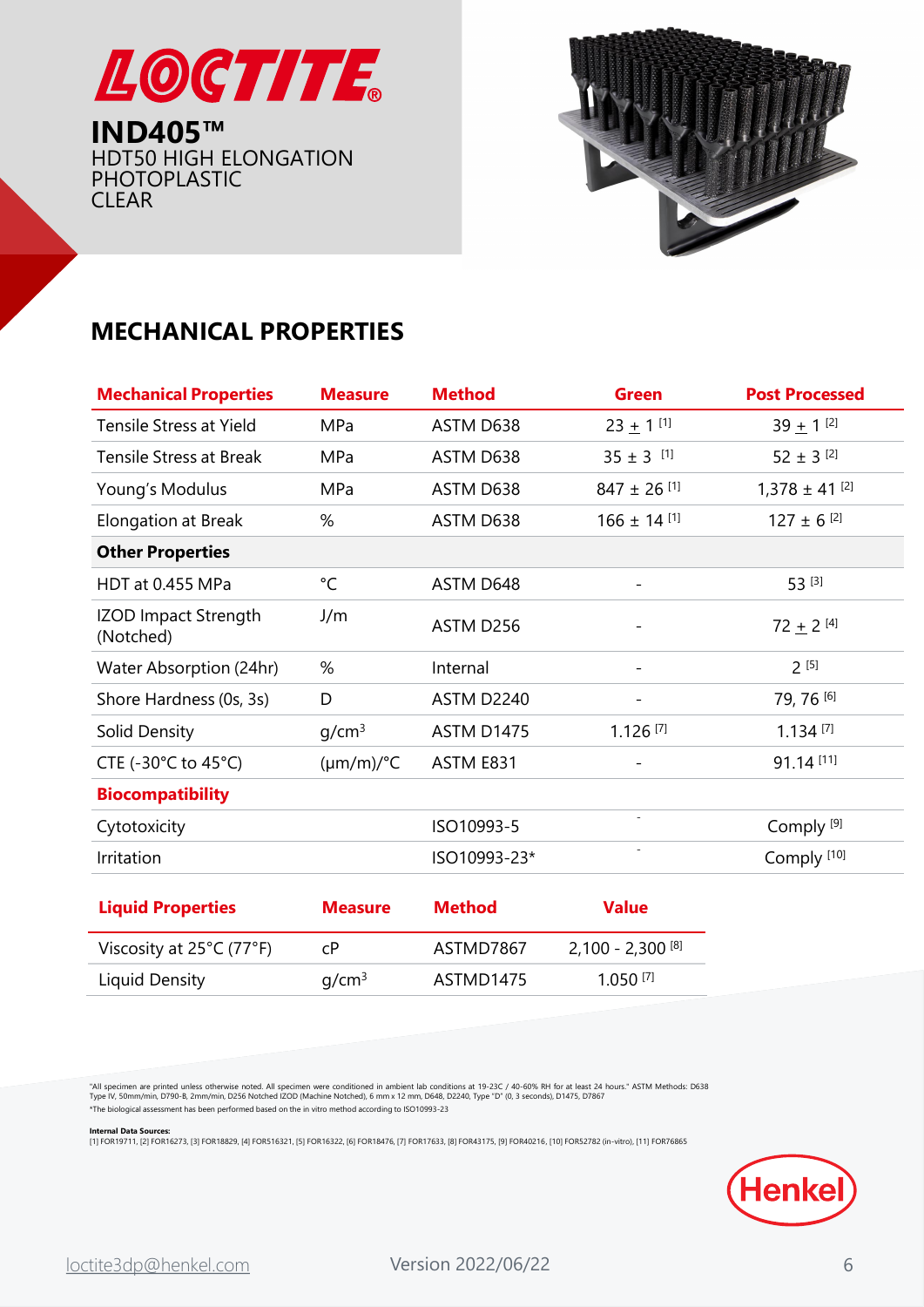



### **CLEAR COLOR PROPERTIES**

In order to assess clear properties, color variation is measured as Delta-E (dE) to define parts transmittance.

dE measures changes from L\*a\*b\*C\*h. The table below shows the color variation for two different workflows:

### **Method:** ASTM E308, Total Transmission

| <b>Part State</b>             | $\mathbf{r}$ | $a^*$    | $h^*$       | $\mathsf{r}^*$ |        | dE    |
|-------------------------------|--------------|----------|-------------|----------------|--------|-------|
| Green / no post-processing    | 92.425       | $-1.205$ | 2 1 9 5     | 25             | 118 74 | ΝA    |
| Dymax 5000EC 5 minutes / side | 92.255       | $-0.52$  | 1.265       | 1 37           | 112.28 | 1 1 7 |
| Loctite CL36 60 min/side      | 92 18        | -0.32    | <u>በ ጸዓ</u> | በ 94           | 109.88 | 1.83  |

QUV exterior weathering conditions (ASTM G-154 - Cycle 1): Clear color ASTM E308 Transmission

| <b>QUV Exposure Time (Hrs)</b> | l*    | a*      | h*   | r*   |        | aE   |
|--------------------------------|-------|---------|------|------|--------|------|
|                                | 90.86 | $-0.65$ | 1.03 |      | 122 49 | ΝA   |
| 240                            | 91.06 | $-0.47$ | 1.42 | 1 49 | 108.47 | 0.47 |

QUV exterior weathering conditions (ASTM G-154 - Cycle 1): Clear color mechanical properties

| <b>QUV Exposure Time (Hrs)</b> | <b>Tensile Stress at</b><br>break (MPa) | <b>Yield Stress</b><br>(MPa) | Young's<br><b>Modulus (MPa)</b> | <b>Elongation at</b><br>break (%) |
|--------------------------------|-----------------------------------------|------------------------------|---------------------------------|-----------------------------------|
| 0                              | $49 \pm 3$                              | $42 + 1$                     | $1412 \pm 60$                   | $116 \pm 12$                      |
| 300                            | $41 \pm 3$                              | $40 + 1$                     | $1343 \pm 103$                  | $78 + 12$                         |
| 520                            | $41 \pm 2$                              | $44 + 1$                     | $1469 \pm 35$                   | $63 \pm 16$                       |
| 800                            | $38 + 1$                                | $45 + 1$                     | $1478 \pm 51$                   | $46 + 16$                         |

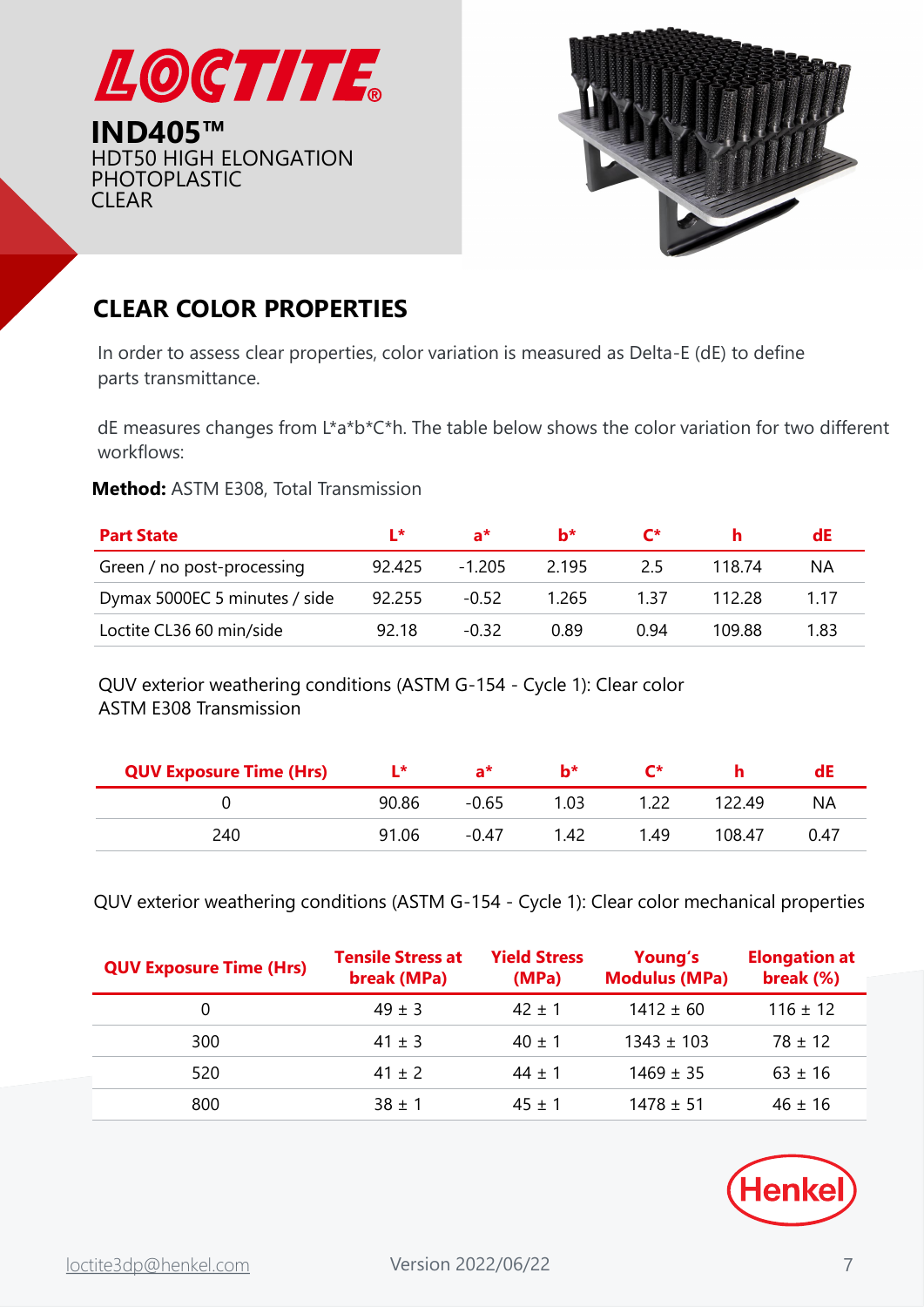



## **ELECTRICAL PROPERTIES**

| <b>Electrical Properties</b>                                  | <b>Measure</b> | <b>Method</b>         | <b>Green</b> | <b>Post Processed</b>       |
|---------------------------------------------------------------|----------------|-----------------------|--------------|-----------------------------|
| <b>Volume Resistivity</b>                                     | $\Omega$ ·cm   | ASTM D257             |              | $8.55E + 14$ [1]            |
| Surface Resistivity                                           | Ω              | ASTM D <sub>257</sub> |              | $1.24E + 15$ <sup>[1]</sup> |
| Dielectric Strength                                           | kV/mm          | ASTM D149             |              | $27.4$ <sup>[2]</sup>       |
| AC Relative Permittivity (Dielectric Constant) <sup>[3]</sup> |                |                       |              |                             |
| at 50 Hz (XY)                                                 | none           | ASTM D <sub>150</sub> |              | 4.4                         |
| at $1$ kHz $(XY)$                                             | none           | ASTM D <sub>150</sub> |              | 4.2                         |
| at $1$ MHz $(XY)$                                             | none           | ASTM D150             |              | 3.8                         |
| AC Loss Characteristic (Dissipation Factor) <sup>[3]</sup>    |                |                       |              |                             |
| at 50 Hz (XY)                                                 | none           | ASTM D150             |              | 0.025                       |
| at $1$ kHz $(XY)$                                             | none           | ASTM D150             |              | 0.017                       |
| at $1$ MHz $(XY)$                                             | none           | ASTM D <sub>150</sub> | -            | 0.428                       |
|                                                               |                |                       |              |                             |

**Internal Data Sources:** [1] FOR106275 [2] FOR116477 [3] FOR106277

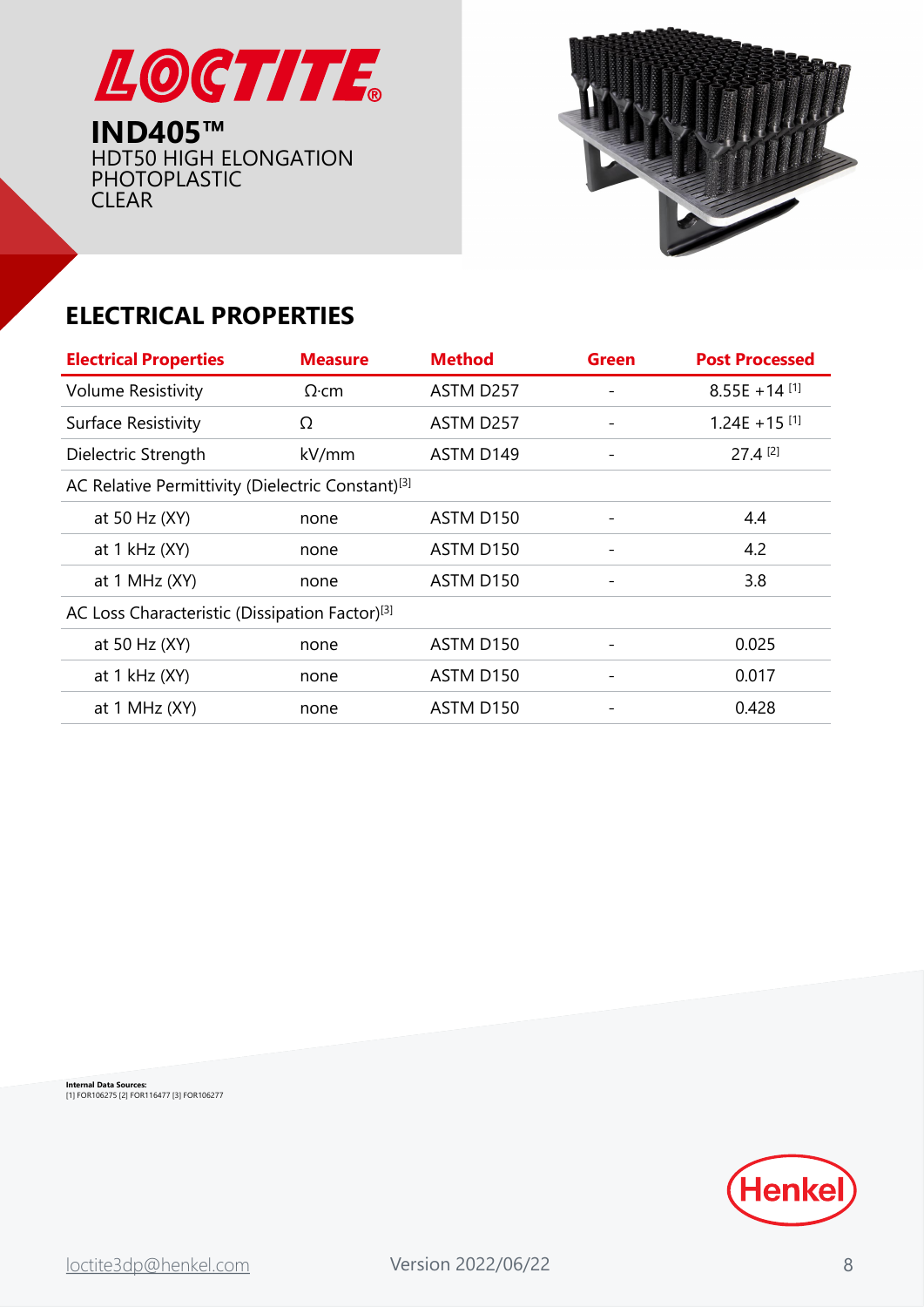



### **WORKFLOW**

Validated workflows need to be followed to achieve properties as provided in the TDS. Examples of validated workflow steps are listed below. Users should defer to the most current workflow information for best results which can be found at <https://www.loctiteam.com/printer-validation-settings>

#### **PRINTER SETTINGS**

LOCTITE 3D IND405 Clear is formulated to print optimally on industrial DLP printer. Read the safety data sheet carefully to get details about health and safety instructions. Recommended print parameters:

- Shake resin bottle well before usage
- Temperature: 20°C to 35°C
- Intensity:  $3 \text{ mW/cm}^2$  to 7 mW/cm<sup>2</sup>

#### **Exposure time for an intensity of 5 mW/cm²**

| Layer Thickness (µm):     | 25 | 50 | 100 | Ec (mJ/cm <sup>2</sup> ) | 6.4  |
|---------------------------|----|----|-----|--------------------------|------|
| First Layer Time (s):     | 10 | 20 | 40  | $Dp$ (mm):               | 0.15 |
| Burn In Region Time (s):  |    |    | 25  |                          |      |
| Model Layer Exposure (s): |    |    | b   |                          |      |

### **POST PROCESSING**

LOCTITE 3D IND405 Clear requires post processing to achieve specified properties. Prior to post curing, support structures should be removed from the printed part, and the part should then be washed. Use compressed air to remove residual solvent from the surface of the material between intervals.

| <b>Post Process Step</b> | Agent | <b>Method</b>     | <b>Duration</b>  | <b>Intervals</b> | <b>Additional Info</b> |
|--------------------------|-------|-------------------|------------------|------------------|------------------------|
| Cleaning                 | IPA   | Manual            | 2 min            |                  |                        |
| Dry                      | n.a.  | Compressed air    | 10 to 60 s       |                  | Air pressure (30psi)   |
| Wait before post curing  | n.a.  | Ambient condition | $60 \text{ min}$ |                  | Room temperature       |

### **POST CURING**

LOCTITE 3D IND405 Clear requires post curing to achieve specified properties. It is recommended that either an LED or wide spectrum lamp be used to post cure parts.

| <b>UC Curing Unit</b>      | <b>UV Source</b>                     | <b>Intensity</b>                     | Cure time/<br>side | <b>Additional Settings</b><br>(Shelf, Output Energy) |
|----------------------------|--------------------------------------|--------------------------------------|--------------------|------------------------------------------------------|
| Uvitron Intelliray<br>600W | Mercury Arc Bulb<br>(broad spectrum) | 66% Intensity                        | 2 min              | Shelf Second from Bottom                             |
| Dymax 5000 EC<br>Flood     | Mercury Arc Bulb<br>(broad spectrum) | 148 mW/cm <sup>2</sup> at 380<br>nm. | 2 min              | 400W, Shelf K                                        |
| Loctite CL36               | 405nm LED                            | 80 mW/cm <sup>2</sup> at 405 nm      | $10 \text{ min}$   | 100% top & side                                      |

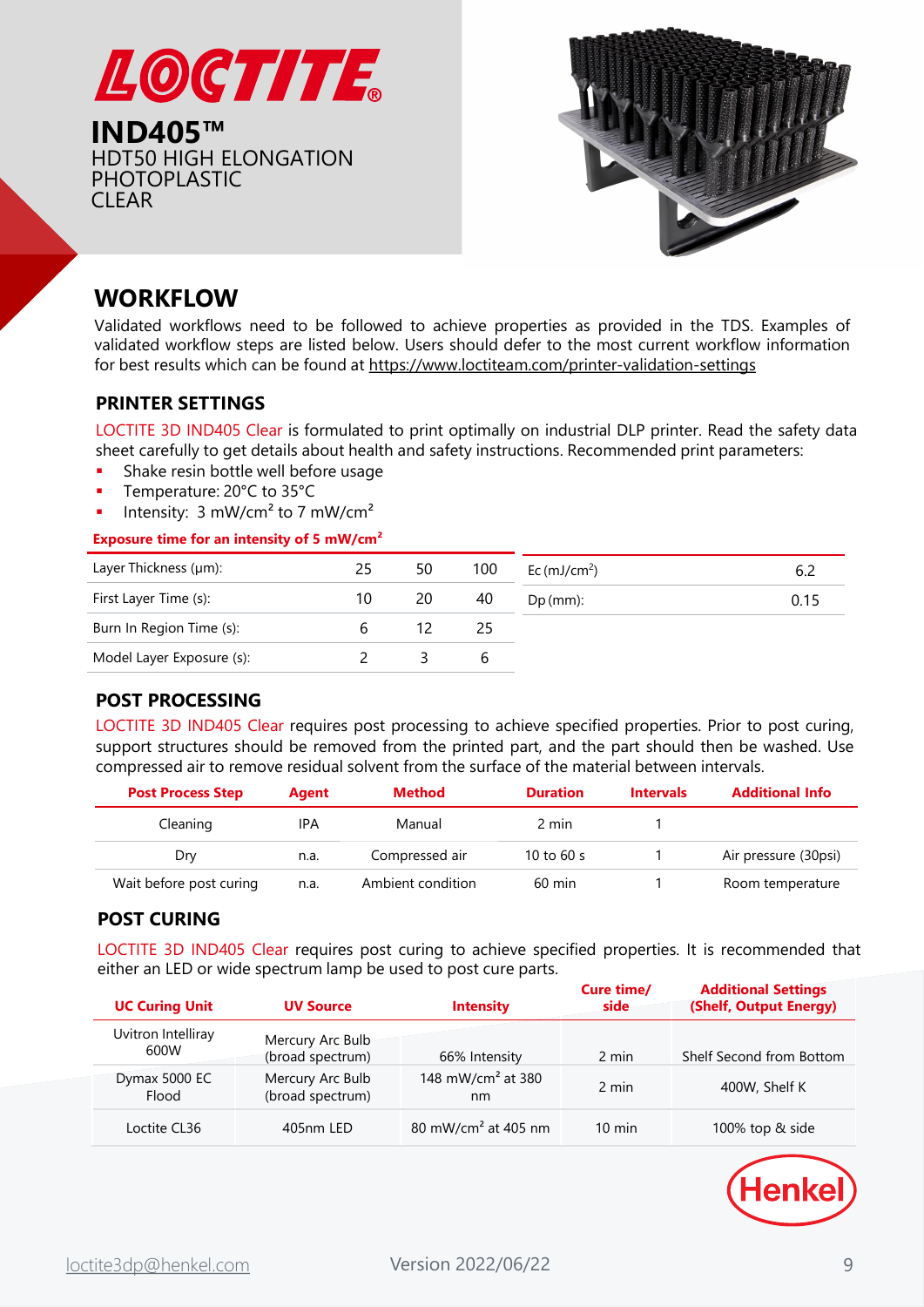



### **POST PROCESSING OPTIONS**

Polishing/ Clear Coating is needed for optimum clarity to be obtained. The following steps can be used as initial guidance for improving the clarity of the LOCTITE 3D IND405 Clear, the exact steps and method will be determined by the end user's requirements:

- 1. Mark both sides of the printed object with a black ink or an available guide coating material.
- 2. Using 240 grit sandpaper, evenly sand the surface in an opposing 45-degree angle pattern until the surface has been fully sanded and the guide coat has been removed.
- 3. Remove sanding dust and any other debris from the surface of the part before proceeding to the next step.
- 4. Repeat steps 1 through 3 stepping up the numerical grit size: 400, 600, 800 and finishing at a buffing compound until the surface is smooth and has achieved the desired level of clarity.
- 5. Optional step: After using the above sanding method through grit size 800, thoroughly clean the surface of the part removing all dust and debris. Using multiple light coats of a high quality automotive clear coat, coat the surface of the printed part. Once the clear coating has fully cured buff the surface as needed to achieve the desired level of clarity.

Color/Dyeing - Laboratory testing shows that dyeing LOCTITE 3D IND405 Clear using solvent solutions is possible. In order to maintain mechanical properties, we recommend dyeing after post cure is completed. Dyeing prior to post cure, results may vary and effect mechanical properties.

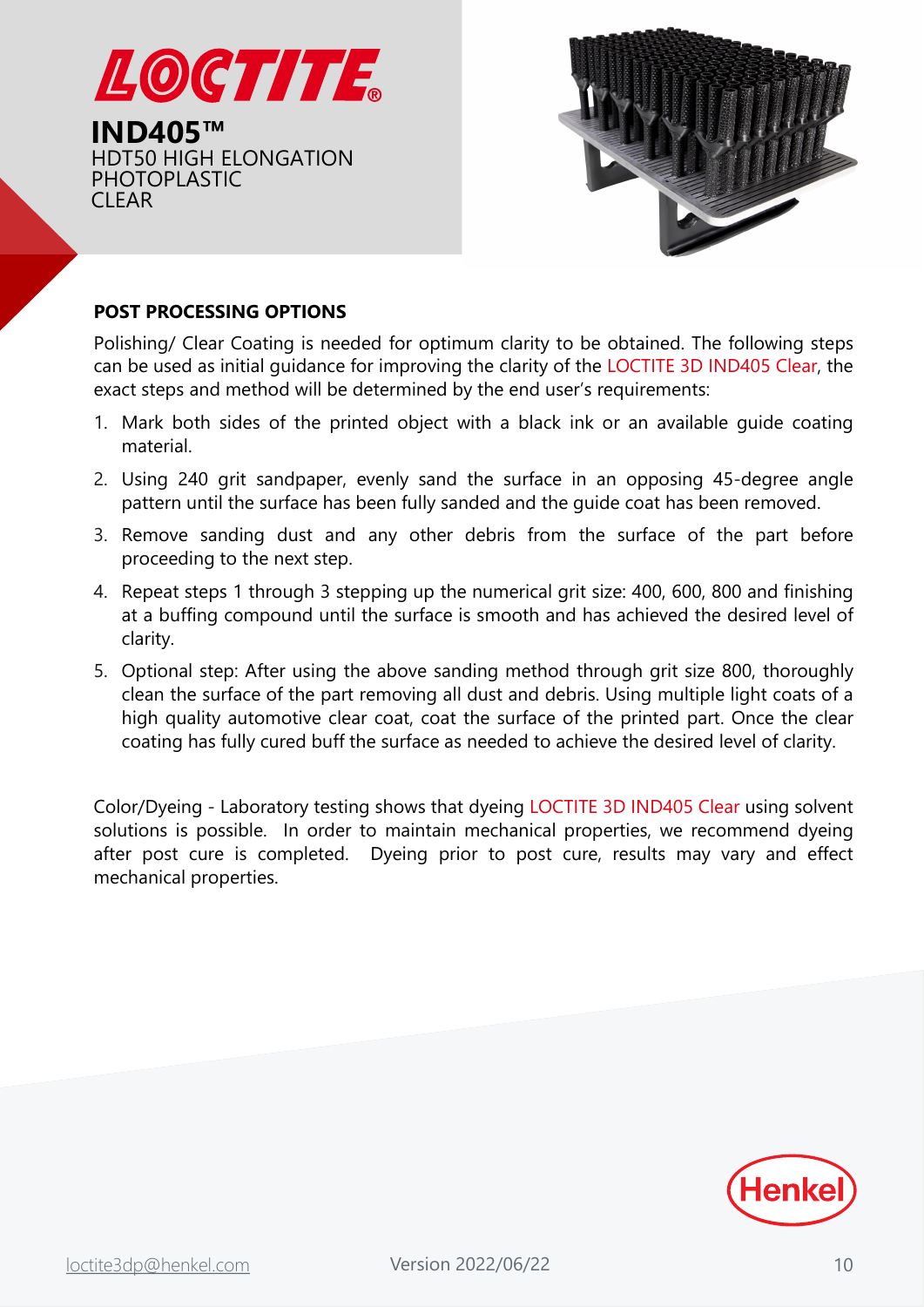



### **NOTE**

The information provided in this Technical Data Sheet (TDS) including the recommendations for use and application of the product are based on our knowledge and experience of the product as at the date of this TDS. The product can have a variety of different applications as well as differing application and working conditions in your environment that are beyond our control. Henkel is, therefore, not liable for the suitability of our product for the production processes and conditions in respect of which you use them, as well as the intended applications and results. We strongly recommend that you carry out your own prior trials to confirm such suitability of our product.

Any liability in respect of the information in the Technical Data Sheet or any other written or oral recommendation(s) regarding the concerned product is excluded, except if otherwise explicitly agreed and except in relation to death or personal injury caused by our negligence and any liability under any applicable mandatory product liability law.

#### In case products are delivered by Henkel Belgium NV, Henkel Electronic Materials NV, Henkel Nederland BV, Henkel Technologies France SAS and Henkel France SA please additionally note the following:

In case Henkel would be nevertheless held liable, on whatever legal ground, Henkel's liability will in no event exceed the amount of the concerned delivery.

#### In case products are delivered by Henkel Colombiana, S.A.S. the following disclaimer is applicable:

The information provided in this Technical Data Sheet (TDS) including the recommendations for use and application of the product are based on our knowledge and experience of the product as at the date of this TDS. Henkel is not liable for the suitability of our product for the production processes and conditions in respect of which you use them, as well as the intended applications and results. We strongly recommend that you carry out your own prior trials to confirm such suitability of our product.

Any liability in respect of the information in the Technical Data Sheet or any other written or oral recommendation(s) regarding the concerned product is excluded, except if otherwise explicitly agreed and except in relation to death or personal injury caused by our negligence and any liability under any applicable mandatory product liability law.

#### In case products are delivered by Henkel Corporation, Resin Technology Group, Inc., or Henkel Canada, Inc. the following disclaimer is applicable:

The data contained herein are furnished for information only and are believed to be reliable. We cannot assume responsibility for the results obtained by others over whose methods we have no control. It is the user's responsibility to determine suitability for the user's purpose of any production methods mentioned herein and to adopt such precautions as may be advisable for the protection of property and of persons against any hazards that may be involved in the handling and use thereof. In light of the foregoing, Henkel Corporation specifically disclaims all warranties expressed or implied, including warranties of merchantability or fitness for a particular purpose, arising from sale or use of **Henkel Corporation's products. Henkel Corporation specifically disclaims any liability for consequential or incidental damages of any kind, including lost profits.** The discussion herein of various processes or compositions is not to be interpreted as representation that they are free from domination of patents owned by others or as a license under any Henkel Corporation patents that may cover such processes or compositions. We recommend that each prospective user test his proposed application before repetitive use, using this data as a guide. This product may be covered by one or more United States or foreign patents or patent applications.

#### **Trademark Usage**

Except as otherwise noted, all trademarks in this document are trademarks of Henkel Corporation in the U.S. and elsewhere. ® denotes a trademark registered in the U.S. Patent and Trademark Office.